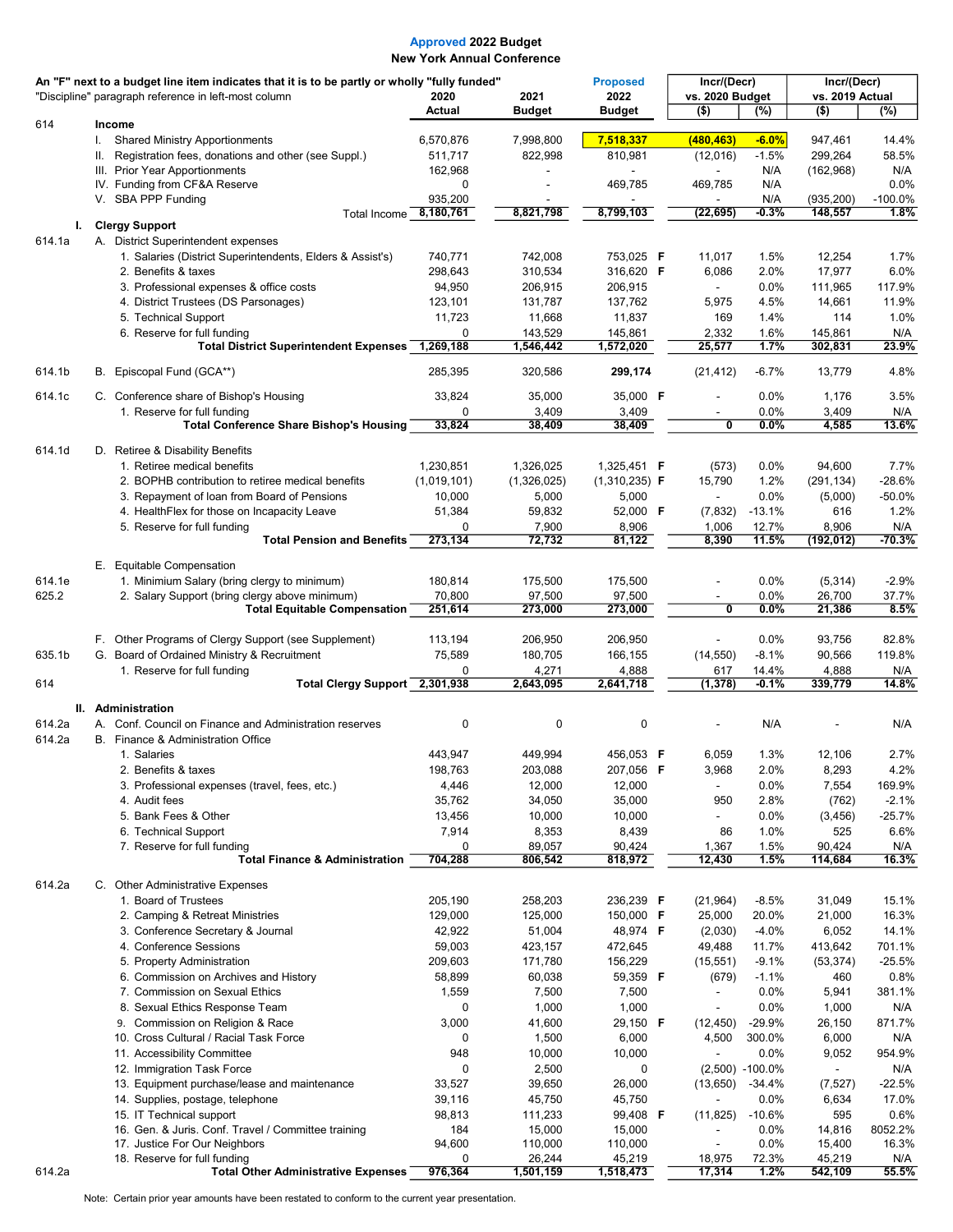| An "F" next to a budget line item indicates that it is to be partly or wholly "fully funded" |    |                                                                                                                    |                       | <b>Proposed</b>    | Incr/(Decr)<br>vs. 2020 Budget |                             | Incr/(Decr)<br>vs. 2019 Actual |                                   |                       |
|----------------------------------------------------------------------------------------------|----|--------------------------------------------------------------------------------------------------------------------|-----------------------|--------------------|--------------------------------|-----------------------------|--------------------------------|-----------------------------------|-----------------------|
|                                                                                              |    | "Discipline" paragraph reference in left-most column                                                               | 2020<br><b>Actual</b> | 2021<br>Budget     | 2022<br><b>Budget</b>          | $($ \$)                     | (%)                            | $($ \$)                           | (%)                   |
|                                                                                              |    |                                                                                                                    |                       |                    |                                |                             |                                |                                   |                       |
| 614.2b                                                                                       |    | D. Episcopal Area Administration<br>1. Assistant to the Bishop                                                     | 94,572                | 111,605            | 114,449 <b>F</b>               | 2,844                       | 2.5%                           | 19,877                            | 21.0%                 |
|                                                                                              |    | 2. Bishop's Area Expense Fund                                                                                      | 45,000                | 50,000             | 50,000 F                       |                             | 0.0%                           | 5,000                             | 11.1%                 |
|                                                                                              |    | 3. Bishop's Discretionary Fund                                                                                     | 10,000                | 10,000             | 10,000 F                       |                             | 0.0%                           |                                   | 0.0%                  |
|                                                                                              |    | 4, Reserve for full funding                                                                                        | $\Omega$              | 22,869             | 23,255                         | 386                         | 1.7%                           | 23,255                            | N/A                   |
|                                                                                              |    | <b>Total Episcopal Area Administration</b>                                                                         | 149,572               | 194,474            | 197,704                        | 3,230                       | 1.7%                           | 48,132                            | 32.2%                 |
| 614.2b                                                                                       |    | E. Jurisdictional Conference administrative apportionments                                                         | 7,276                 | 22,080             | 22,080                         |                             | 0.0%                           | 14,804                            | 203.5%                |
| 614.2b                                                                                       |    | F. General Administration Fund (GCA**)                                                                             | 114,433               | 98,322             | 119,958                        | 21,636                      | 22.0%                          | 5,525                             | 4.8%                  |
| 614.2b                                                                                       |    | G. Interdenominational Cooperation Fund (GCA**)                                                                    | 25,456                | 3,457              | 26,685                         | 23,228                      | 671.9%                         | 1,229                             | 4.8%                  |
| 614.2a                                                                                       | I. | H. Contingency funds (incl. Committee travel & hospitality)<br>Other (overall budget reduction - to be identified) | 35,893<br>0           | 58,641<br>0        | 48,000<br>(351, 480)           | (10, 641)<br>(351, 480)     | $-18.1%$<br>N/A                | 12,107<br>(351, 480)              | 33.7%<br>N/A          |
|                                                                                              |    | <b>Total Administration</b>                                                                                        | 2,013,282             | 2,684,674          | 2,400,392                      | (284, 282)                  | $-10.6%$                       | 387,110                           | 19.2%                 |
|                                                                                              |    | III. World Service & Conference Benevolences                                                                       |                       |                    |                                |                             |                                |                                   |                       |
| 614.3b                                                                                       |    | A. World Service Fund (GCA**)                                                                                      | 963,713               | 798,396            | 1,010,243                      | 211,847                     | 26.5%                          | 46,530                            | 4.8%                  |
| 614.3                                                                                        |    | B. Conference Benevolences (Programs)                                                                              |                       |                    |                                |                             |                                |                                   |                       |
|                                                                                              |    | 1. Anti-racism ministries                                                                                          | 218,000               | 200,000            | 200,000 F                      |                             | 0.0%                           | (18,000)                          | $-8.3%$               |
|                                                                                              |    | 2. Conference Benevolences (see supplementary sched.)<br>3. Campus ministries                                      | 346,235<br>56,000     | 324,322<br>40,000  | 365,572<br>40,000 F            | 41,250                      | 12.7%<br>0.0%                  | 19,337<br>(16,000)                | 5.6%<br>$-28.6%$      |
|                                                                                              |    | 4. Quadrennial Mission Focus Fund                                                                                  | 8,600                 | 5,000              | 10,000                         | 5,000                       | 100.0%                         | 1,400                             | 16.3%                 |
|                                                                                              |    | 5. Reserve for full funding                                                                                        | 0                     | 36,814             | 37,860                         | 1,046                       | 2.8%                           | 37,860                            | N/A                   |
|                                                                                              |    | <b>Total Conference Benevolences (Programs)</b>                                                                    | 628,835               | 606,136            | 653,432                        | 47,296                      | 7.8%                           | 24,597                            | 3.9%                  |
| 614.3c                                                                                       |    | C. Connectional Ministries Office (directly related to III.B.)                                                     |                       |                    |                                |                             |                                |                                   |                       |
|                                                                                              |    | 1. Salaries                                                                                                        | 402,377               | 384,310            | 363,491 F                      | (20, 819)                   | $-5.4%$                        | (38, 886)                         | $-9.7%$               |
|                                                                                              |    | 2. Benefits & taxes                                                                                                | 173,788               | 168,039            | 158,605 F                      | (9, 434)                    | $-5.6%$                        | (15, 183)                         | $-8.7%$               |
|                                                                                              |    | 3. Professional expenses (travel, fees, etc.)<br>4. Program expenses                                               | 17,684<br>6,017       | 21,250<br>40,000   | 20,000<br>40,000               | (1,250)                     | $-5.9%$<br>0.0%                | 2,316<br>33,983                   | 13.1%<br>564.8%       |
|                                                                                              |    | 5. Technical Support                                                                                               | 9,038                 | 9,458              | 8,478                          | (980)                       | $-10.4%$                       | (560)                             | $-6.2%$               |
|                                                                                              |    | 6. Reserve for full funding                                                                                        | 0                     | 75,320             | 71,195                         | (4, 125)                    | $-5.5%$                        | 71,195                            | N/A                   |
|                                                                                              |    | <b>Total Connectional Ministries</b>                                                                               | 608,904               | 698,377            | 661,769                        | (36,607)                    | $-5.2%$                        | 52,865                            | 8.7%                  |
|                                                                                              |    | D. Communications Office                                                                                           |                       |                    |                                |                             |                                |                                   |                       |
|                                                                                              |    | 1. Salaries                                                                                                        | 118,327               | 104,288            | 104,288 <b>F</b>               |                             | 0.0%                           | (14,040)                          | $-11.9%$              |
|                                                                                              |    | 2. Benefits & taxes                                                                                                | 20,730<br>11,773      | 39,898             | 39,956 F                       | 58                          | 0.1%                           | 19,226                            | 92.7%                 |
|                                                                                              |    | 3. Professional expenses (travel, fees, etc.)<br>4. Program expenses                                               | 96,616                | 7,800<br>85,041    | 4,000<br>85,041                | (3,800)                     | $-48.7%$<br>0.0%               | (7, 773)<br>(11, 575)             | $-66.0\%$<br>$-12.0%$ |
|                                                                                              |    | 5. Technical Support                                                                                               | 2,094                 | 3,800              | 2,807                          | (993)                       | $-26.1%$                       | 713                               | 34.1%                 |
|                                                                                              |    | 6. Reserve for full funding                                                                                        | 0                     | 19,662             | 19,670                         | 8                           | 0.0%                           | 19,670                            | N/A                   |
|                                                                                              |    | <b>Total Communications</b>                                                                                        | 249,540               | 260,488            | 255,761                        | (4, 727)                    | $-1.8%$                        | 6,221                             | 2.5%                  |
|                                                                                              |    | E. Missions & Disaster Response Office                                                                             |                       |                    |                                |                             |                                |                                   |                       |
|                                                                                              |    | 1. Salaries                                                                                                        | 83,873                | 86,389             | 40,000 F                       | (46, 389)                   | $-53.7%$                       | (43, 873)                         | $-52.3%$              |
|                                                                                              |    | 2. Benefits & taxes<br>3. Professional expenses (travel, fees, etc.)                                               | 30,678<br>4,520       | 31,889<br>10,000   | 15,657 <b>F</b><br>10,000      | (16, 233)<br>$\blacksquare$ | $-50.9%$<br>0.0%               | (15,022)<br>5,480                 | -49.0%<br>121.2%      |
|                                                                                              |    | 4. Mission & Disaster Response funding                                                                             | 53,411                | 50,000             | 50,000                         |                             | $0.0\%$                        | (3, 411)                          | -6.4%                 |
|                                                                                              |    | 5. Technical Support                                                                                               | 1,175                 | 1,200              | 1,250                          | 50                          | 4.2%                           | 75                                | 6.4%                  |
|                                                                                              |    | 6. Reserve for full funding                                                                                        | 0                     | 15,776             | 7,426                          | (8,350)                     | $-52.9%$                       | 7,426                             | N/A                   |
|                                                                                              |    | <b>Total Mission &amp; Disaster Response</b>                                                                       | 173,657               | 195,255            | 124,333                        | (70,922)                    | -36.3%                         | (49, 324)                         | $-28.4%$              |
|                                                                                              |    | F. Congregational Development & Revitalization                                                                     |                       |                    |                                |                             |                                |                                   |                       |
|                                                                                              |    | 1. Salaries & Housing<br>2. Benefits & taxes                                                                       | 91,664<br>18,271      | 60,000<br>9,480    | 75,960 F<br>9,632 F            | 15,960<br>152               | 26.6%<br>1.6%                  | (15, 704)                         | $-17.1%$<br>$-47.3%$  |
|                                                                                              |    | 3. Professional expenses (travel, fees, etc.)                                                                      | 8,910                 | 20,000             | 15,000                         | (5,000)                     | $-25.0%$                       | (8,639)<br>6,090                  | 68.4%                 |
|                                                                                              |    | 4. Technical Support                                                                                               | 1,135                 | 1,200              | 1,211                          | 11                          | 0.9%                           | 76                                | 6.7%                  |
|                                                                                              |    | 5. Program expenses                                                                                                | 61,418                | 93,623             | 80,200                         | (13, 423)                   | $-14.3%$                       | 18,782                            | 30.6%                 |
|                                                                                              |    | 6. Reserve for full funding                                                                                        | 0                     | 9,475              | 11,672                         | 2,197                       | 23.2%                          | 11,672                            | N/A                   |
|                                                                                              |    | <b>Total Congregational Develop &amp; Revitalization</b>                                                           | 181,398               | 193,778            | 193,675                        | (103)                       | $-0.1\%$                       | 12,277                            | 6.8%                  |
|                                                                                              |    | G. Parish Development                                                                                              |                       |                    |                                |                             |                                |                                   |                       |
|                                                                                              |    | 1. Mission Grants<br>2. Missional Priority                                                                         | 127,250<br>100,500    | 160,000<br>120,000 | 160,000 F<br>120,000           |                             | $0.0\%$<br>$0.0\%$             | 32,750<br>19,500                  | 25.7%<br>19.4%        |
|                                                                                              |    | 3. Long Term Mission Funding                                                                                       | 72,000                | 70,000             | 70,000                         |                             | 0.0%                           | (2,000)                           | $-2.8%$               |
|                                                                                              |    | <b>Total Parish Development</b>                                                                                    | 299,750               | 350,000            | 350,000                        | 0                           | $0.0\%$                        | 50,250                            | 16.8%                 |
|                                                                                              |    | <b>Total World Service and Conference Benevolences</b>                                                             | 3,105,797             | 3,102,430          | 3,249,214                      | 146,784                     | 4.7%                           | 143,417                           | 4.6%                  |
|                                                                                              |    | IV. Other Apportioned Causes                                                                                       |                       |                    |                                |                             |                                |                                   |                       |
| 614.4                                                                                        |    | A. Black College Fund (GCA**)                                                                                      | 129,838               | 115,560            | 136,107                        | 20,547                      | 17.8%                          | 6,269                             | 4.8%                  |
| 614.4                                                                                        |    | B. Africa University Fund (GCA**)                                                                                  | 29,057                | 25,980             | 30,460                         | 4,480                       | 17.2%                          | 1,403                             | 4.8%                  |
| 614.4                                                                                        |    | C. Ministerial Education Fund (GCA**)<br><b>Total Other Apportioned Causes</b>                                     | 314,105<br>473,000    | 250,059<br>391,599 | 341,213<br>507,780             | 91,154<br>116,181           | 36.5%<br>29.7%                 | 27,108<br>34,780                  | 8.6%<br>7.4%          |
|                                                                                              |    | Total Expense 7,894,017                                                                                            |                       | 8,821,798          | 8,799,103                      | (22, 695)                   | $-0.3%$                        | 905,086                           | 11.5%                 |
|                                                                                              |    |                                                                                                                    |                       |                    |                                |                             |                                | Without Reserve for Full Funding: |                       |

### \*\* General Church Apportionments (GCA) are our Shared Ministry Apportionments that help fund global UMC ministries 435,301 5.5%

Note: Certain prior year amounts have been restated to conform to the current year presentation.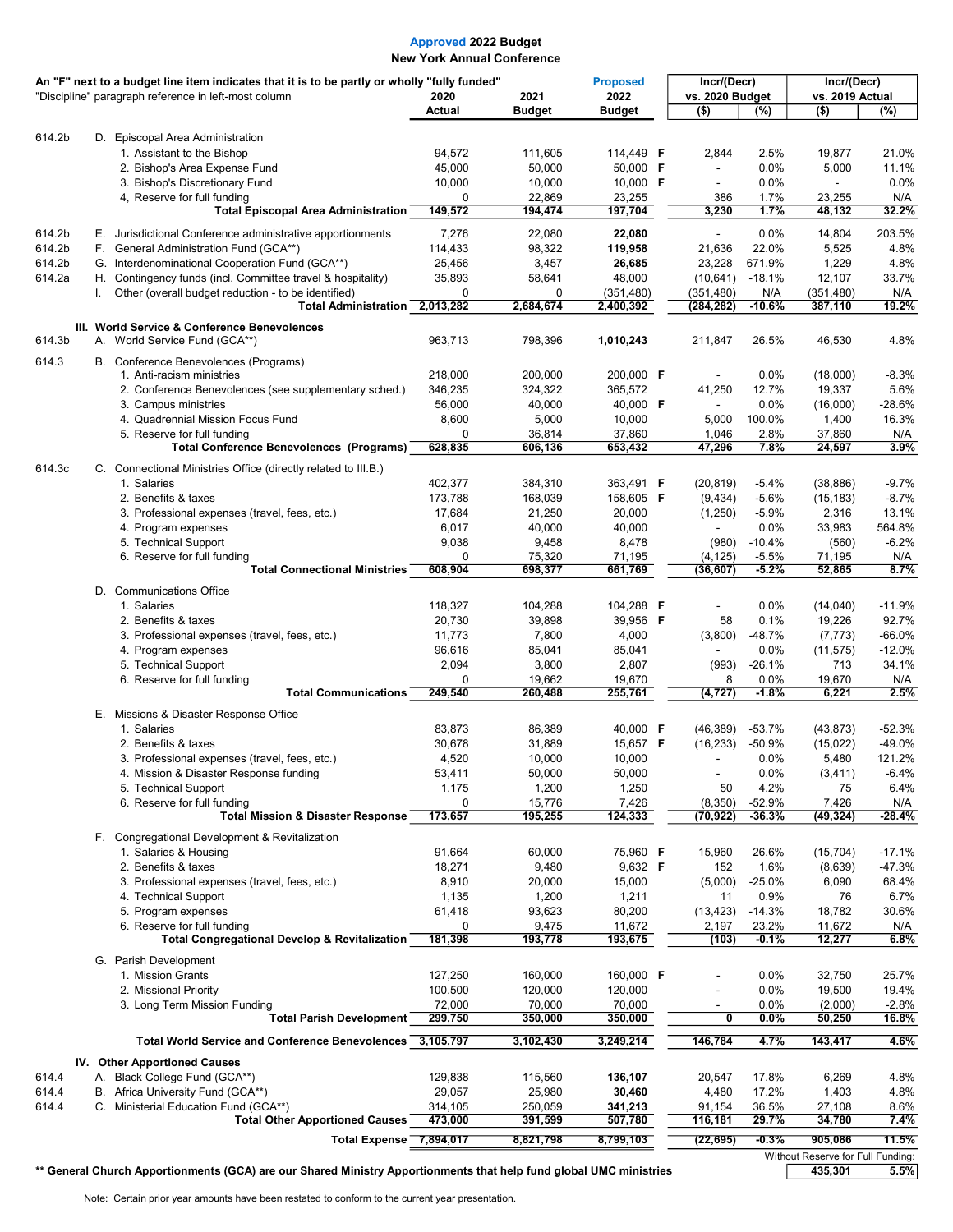### II. Income from Registration Fees, Contributions and Other

|                                                                                 |           |                              |               | Proposed       | Incr/(Decr)     |            |  |
|---------------------------------------------------------------------------------|-----------|------------------------------|---------------|----------------|-----------------|------------|--|
|                                                                                 |           | 2020                         | 2021          | 2022           | vs. 2020 Budget |            |  |
|                                                                                 |           | Actual                       | <b>Budget</b> | <b>Budget</b>  | $($ \$)         | (%)        |  |
| Commission on Archives & History (Administration)                               |           |                              |               |                |                 |            |  |
| Donations                                                                       |           | 24                           |               |                |                 |            |  |
|                                                                                 | Sub-total | 24                           | 0             | 0              | 0               | 0.0%       |  |
| Commission on Religion & Race (Administration)                                  |           |                              |               |                |                 |            |  |
| <b>Registration Fees</b>                                                        |           | 186                          |               |                |                 |            |  |
|                                                                                 | Sub-total | 186                          | 0             | 0              | 0               | $0.0\%$    |  |
|                                                                                 |           |                              |               |                |                 |            |  |
| Board of Ordained Ministry (Clergy Support)                                     |           |                              |               |                |                 |            |  |
| Donations                                                                       |           | 1,000                        |               |                |                 |            |  |
| Candidacy Fees                                                                  |           | 12,200                       | 19,200        | 9,600          |                 |            |  |
| Local Pastors Licensing School                                                  |           | 7,200                        | 19,000        | 9,600          |                 |            |  |
| Compass Program                                                                 |           |                              | 4,300         | 3,750          |                 |            |  |
| Order of Elders Bi-Annual Retreat                                               |           |                              |               | 5,000          |                 |            |  |
| Order of Deacon's Retreat                                                       |           | $\qquad \qquad \blacksquare$ | 300           | 300            |                 |            |  |
|                                                                                 | Sub-total | 20,400                       | 42,800        | 28,250         | (14, 550)       | -34.0%     |  |
|                                                                                 |           |                              |               |                |                 |            |  |
| Episcopal Area (Administration)                                                 |           |                              |               |                |                 |            |  |
| <b>GCFA Funding of Bishop's Housing</b>                                         |           | 10,000                       | 10,000        | 10,000         |                 |            |  |
|                                                                                 | Sub-total | 10.000                       | 10,000        | 10,000         | 0               | N/A        |  |
|                                                                                 |           |                              |               |                |                 |            |  |
| Conference Secretary & Journal (Administration)                                 |           |                              |               |                |                 |            |  |
| Sales/Commisions                                                                |           | 11                           |               |                |                 |            |  |
|                                                                                 | Sub-total | 11                           | 0             | 0              | 0               | N/A        |  |
|                                                                                 |           |                              |               |                |                 |            |  |
| Conference Sessions, Commission on (Administration)<br><b>Registration Fees</b> |           | 4,637                        | 236,296       | 235,946        |                 |            |  |
|                                                                                 | Sub-total | 4,637                        |               |                |                 | $-0.1%$    |  |
|                                                                                 |           |                              | 236,296       | 235,946        | (350)           |            |  |
| Congregational Development (World Service & Conference Benevolences)            |           |                              |               |                |                 |            |  |
| <b>Registration Fees</b>                                                        |           |                              | 4,275         |                |                 |            |  |
|                                                                                 | Sub-total | 0                            | 4,275         | $\overline{0}$ | (4,275)         | $-100.0\%$ |  |
|                                                                                 |           |                              |               |                |                 |            |  |
| Connectional Ministries Vision Table (World Service & Conference Benevolences)  |           |                              |               |                |                 |            |  |
| <b>Registration Fees</b>                                                        |           | 64,749                       | 44,300        | 59,652         |                 |            |  |
| Anti-racism contribution from Peace w/ Justice                                  |           |                              | 10,000        |                |                 |            |  |
| Quadrennial Mission Focus Funding                                               |           | 75,000                       |               |                |                 |            |  |
|                                                                                 | Sub-total | 139,749                      | 54,300        | 59,652         | 5,352           | 9.9%       |  |
|                                                                                 |           |                              |               |                |                 |            |  |
| District Superintendency (Clergy Support)                                       |           |                              |               |                |                 |            |  |
| <b>Registration Fees</b>                                                        |           | 4,922                        | 5,000         | 5,000          |                 |            |  |
|                                                                                 | Sub-total | 4,922                        | 5,000         | 5,000          | 0               | N/A        |  |
|                                                                                 |           |                              |               |                |                 |            |  |
| Immigration Taskforce (Administration)                                          |           |                              |               |                |                 |            |  |
| Peace with Justice donation (BOCS)                                              |           |                              |               |                |                 |            |  |
|                                                                                 | Sub-total | 0                            | 0             | 0              | 0               | $0.0\%$    |  |
|                                                                                 |           |                              |               |                |                 |            |  |
| Parish Development, Commission on (World Service & Conference Benevolences)     |           |                              |               |                |                 |            |  |
| Funding from PDC Strategic Plan Funds                                           |           | 227,750                      | 350,000       | 350,000        |                 |            |  |
|                                                                                 | Sub-total | 227,750                      | 350,000       | 350,000        | 0               | N/A        |  |
|                                                                                 |           |                              |               |                |                 |            |  |
| Trustees, Board of (Administration)                                             |           |                              |               |                |                 |            |  |
| Danke Estate Trust Income                                                       |           | 16,563                       | 30,000        | 30,000         |                 |            |  |
| Funding from Board of Trustee Funds                                             |           | 87,475                       | 90,327        | 92,133         |                 |            |  |
|                                                                                 | Sub-total | 104,038                      | 120,327       | 122,133        | 1,807           | 1.5%       |  |
|                                                                                 |           |                              |               |                |                 |            |  |
|                                                                                 |           | Total \$ 511,717             | \$822,998     | \$ 810,981     | (12,016)<br>\$  | -1.5%      |  |

Note: Certain prior year amounts have been restated to conform to the current year presentation.